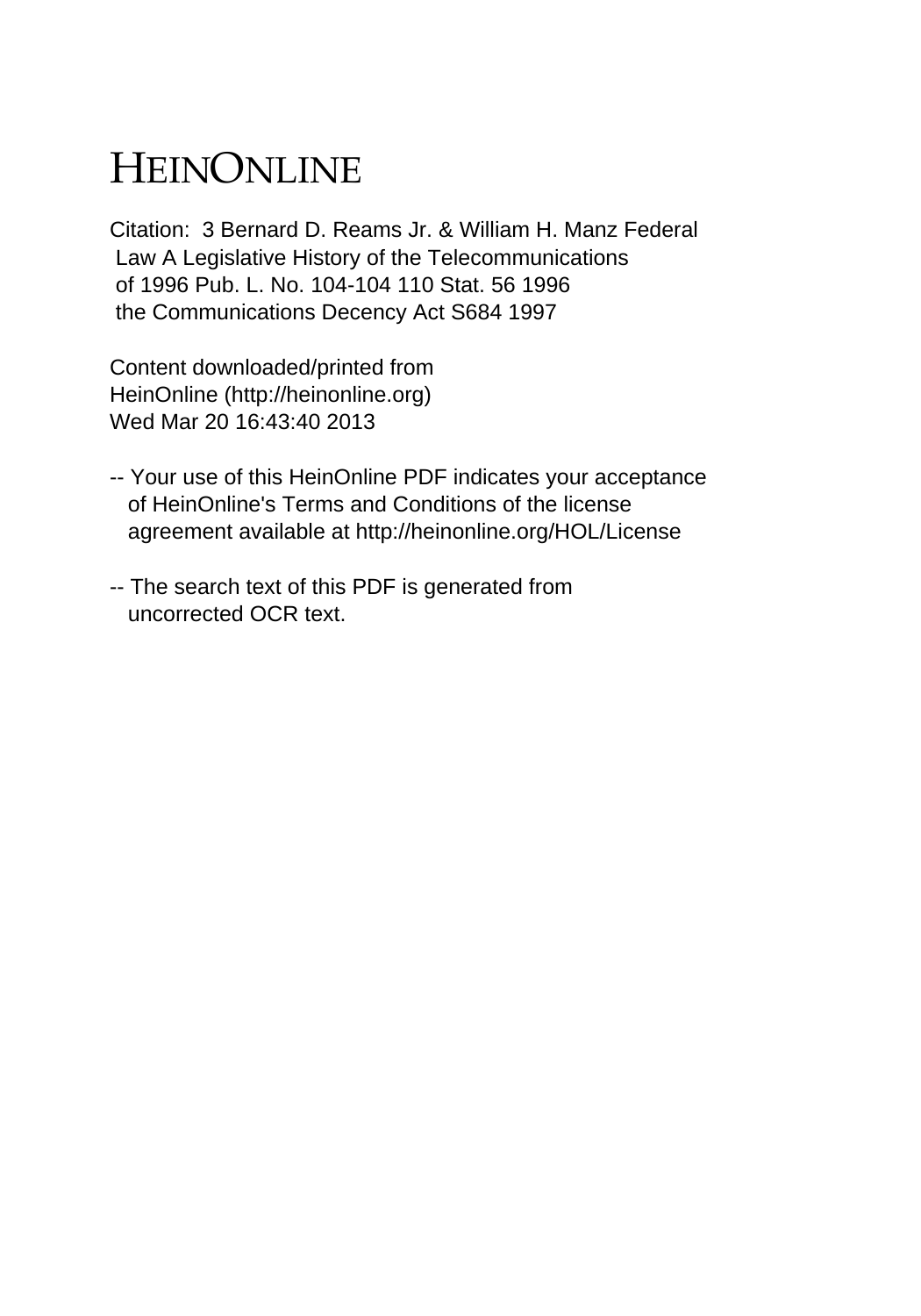run, this Senator likes the concept of freedom to **farm, possibly** with **a** cap. because it may be that new **crops** will be developed. **A** farmer might well experiment with **a** totally new crop. Right now with our bureaucratic **ap**proach, the Department of Agriculture basically defines what crops are appropriate.

However, I realize legislation is the art **of** the possible. It appears we will have to reach **a** compromise. I **am** very much anxious to be part of that com-promise. I look forward to discussing

this with my colleagues. **Mr.** FORD. **I** suggest the absence of **a**

quorum. The PRESIDING OFFICER. The

clerk will call the roll.<br>The legislative clerk proceeded to call the roll.

Mr. McCAIN. Mr. President, I ask

unanimous consent that the order for the quorum call be rescinded. The **PRESIDING** OFFICER. Without objection, it **is** so ordered.

.47 **AUCTIONING** THE. **TELECOMMUNICATIONS** SPECTRUM

Mr. MCCAIN. Mr. President, **I** am in**formed** that there **Is** going to be, short- *-,y,* **a** unanimous-consent request to take up the telecommunications **bill. I** will not object to the unanimous-consent request, nor aspects of it.

**I** would like to point out that there have been letters exchanged between the members of the Federal Communications Commission and Chairman **PRE8asLR,** chairman of the Committee on Commerce, Science, and Transpor-tation, and also between Republican Members of the other **body** as well as the majority whip, to Senator **DOLE,** concerning the issue of spectrum auc-<br>tion. and a lettek from Congressmen<br>BLILEY and GINGRICE. Senator PRES-SLEa **and** Senator **LOYT.** to the Honorable Reed Hundt. Chairman **of** the Federa Communications **Commission.**

Mr. President, **I** ask **unanimous con**sent these letters be printed **in** the **RECORD.**<br>There being no objection, the letters

There being no objection, the letters were ordered to **be** printed In the RECORD, as follows:

**FEDERAL** COMMUNICATIONS **COMMISSION.**

**CONSIGNATION**<br>Hon. LARRY PRESSLER, Commerce, Science and<br>Chairman, Committee on Commerce, Science and<br>Transportation, U.S. Senate, Washington,<br>DC.

**DEAR** CHAIRMAN PRESSLER: Thank **yOU** very much for your letter this **morning** about the concerns expreosed **by** Senate Majority Lead- er **Dole and** others regarding the distribution **of** additional spectrum to television broadcasters. We share the determination of you. Senator Dole **and** others to protect American taxpayers. As you know, under current law and pursuant to the language of the Tele-communications Act of 1996 (should it be- communication lacks authority commission action, or charge broadcasters for the condition, or charge broadcasters for the provision of the provision of these broadcast services. In addition, given the many administrative steps necessary to implement any **assign-** ment **of** digital broadcast licenses. we would

not **be** in **a** position to **Issue** those licenses **any** earlier than **1597.** We recognize the serious policy questions Involved. and that **you** Intend to **hold hear-**ings and enact legislation dealing with this issue as part of **an** overhaul **of** policies governing the electromagnetic spectrum. **Any** award of initial licenses or construction per-mite for Advanced Television Services will only be made in compliance with the **express**

intent of Congress **and** only pursuant to **ad-**ditional legislation it may adopt resolving this issue.

Very truly yours,

*REa=* **E.** HUMPr. **Chairman. JAMES** *H.* **QUtLLO.** Commissioner,<br>ANDREW C. BARRETT. ANDREW **C.** BARRETT, Commissione SUSAN **NESa.** Commissioner. RatciHsLs **B.** CHONG.

## Commismioner.

**CONGRESS OF THE UNITED STATES.** *Wahington.* **DC.** *January 31.1996.*

Hon. ROBERT **J.** DOLE *Majority* Lender. *U.S.* **Senate.** *Washington, DC.* DEAR MR. LEADER: We appreciate your leadership on telecommunIcations reform. Clearly the next step in bolstering America's edge **as** we enter the Information **Age** will be to overhaul outdated policies governing the electromagnetic spectrum or airwaves. We **agree** that **you** have raised legitimate

concerns that must be addressed. **and** we **share** your determination to protect Ameri-ca's taxpayers. To this end **we are** committed to moving comprehensive legislation this **year and plan** to be ready for **floor** action this summer. As part of this reform. we bethey it is of the atmost importance to close-<br>lieve it is of the atmost importance to close-<br>munications Commission's proposals to give<br>additional spectrum to television broad-<br>casters. Until action is completed on this<br>is

until Congress Sets policy In this **area** The Commission **is a** creature **of** Congress **and** our committees have oversight over its operations. In the **attached** letter, we Inform the Commission **of our** concerns **and** have **re-**quested that the Commisslon take no further action until Instructed otherwise. We **aree** this ame should **be~subject** to

**fall.** public Scrutiny, **and** we **look** forward to working with you to **ensure** that America's **taxpayers are** fairly compensated for this precious national resource.

### Sincerely, **TOM BLILEY** LARRY PaSSSLXe. **NEWT GINORICH.** TRENT **LoTY.**

CONGRESS OF THE UNITED STATES,<br>Washington, DC, January 37, 1996.<br>Hon. REED E. HUNDT,<br>DEAR MR. Washington, DC.<br>DEAR MR. CHAIRMAN: As you are aware,<br>DEAR MR. CHAIRMAN: As you are aware,<br>Senate Majority Leader Dole and others additional spectrum to television broad-casters. **As you are** aware, **these** concerns raise serious policy questions which include providing taxpayers fair compensation for the use of a national resource to the policy implications of giving preference to the broadcasters over **all** other potential competitors.

We share Senalor Dole's determination **to.** protect America's taxpayers, and **to** satisfac-torily resolve this issue. We wish to inform the Commission that It **is** our intention to conduct open hearings **and** move legislation to overhaul our nation's policies **governing**

the electromagnetic spectrum. We request that the Commission not issue any initial litenses or construction permits **for** Advance Television Services until legislation **In** com-plted. Furthermore, **your** Input would **be** greatly appreciated **as** we work to solve this complicated **issue.** We appreciate your cooperation **In** advance on this **ios** of the utmost Importance.

Sincerely.<br> **TOM BLILEY.**<br> **LARRY PRESSLER<br>
NEWY GINORICH.<br>
TREAT LOTT.** 

Mr. **MCCAIN. Mr.** President, the Interesting thing **about** this **is** we are about to **ses** what should have been done, not done, and what may happen is a lose to the taxpayers **of.** conserv-atively, about **130** billion **in** spectrum that would **be** auctioned off. In the language of the **bill** that we

will be considering, there Is **no** authority for the Commission to auction or charge broadcasters for the **use** of the spectrum that has been Identified for the provision of broadcast services.

**<sup>I</sup>**want to repeat. In the present bill we are about to consider. there is no provision for spectrum auction. The fair and decent thing to do for **the** American taxpayer was to strip that language out of the bill, thereby leaving it neutral, and saying that this issue will **be** taken up and the issue of spectrum auction will be decided<br>through hearings and freestanding **legislation. I** have been around here long enough

to know what is going on here. What **in** going to probably happen **Is** that we will not act on this issue this year, that sometime **in 1997** the broadcasters will begin to sue for the provision of their spectrum, and In court will prob-**ably** have standing because of **this bill,** we are about to pas. **I** am not sure how **any** court could refuse when in the legislation it does not provide the Corn-**mission** authority to auction off the

spectrum.<br> **I** want to tell you what should have<br>been done here. What should have been been done here. What should have been<br>done is the language stripped out of the **bill** that does not give them Authority and does allow them to give spectrum to the broadcasters. About a month ago we had a vote

around here on some spectrum that was about to be given away to a company. We **had** a vote here. It ended **up,** thanks to my colleague from Colorado and his cooperation and asistance, with a vote of **98** to **0** that mandated that this spectrum, which wai about to be given away, be auctioned off. The estimates of the value of that spectrum at that time ranged between **\$150** to **\$170** million. The auction took place a little over 2 weeks ago, and the spectrum was auctioned off for **1682** million.

Now, what we are about to do here **is** allow, over time, this spectrum to be given away to the broadcasters. I congratulate the broadcasters and their surrogates here in the Senate and the Congress. **I** congratulate them on prevailing. **I** congratulate them for their incredible Influence that has prevented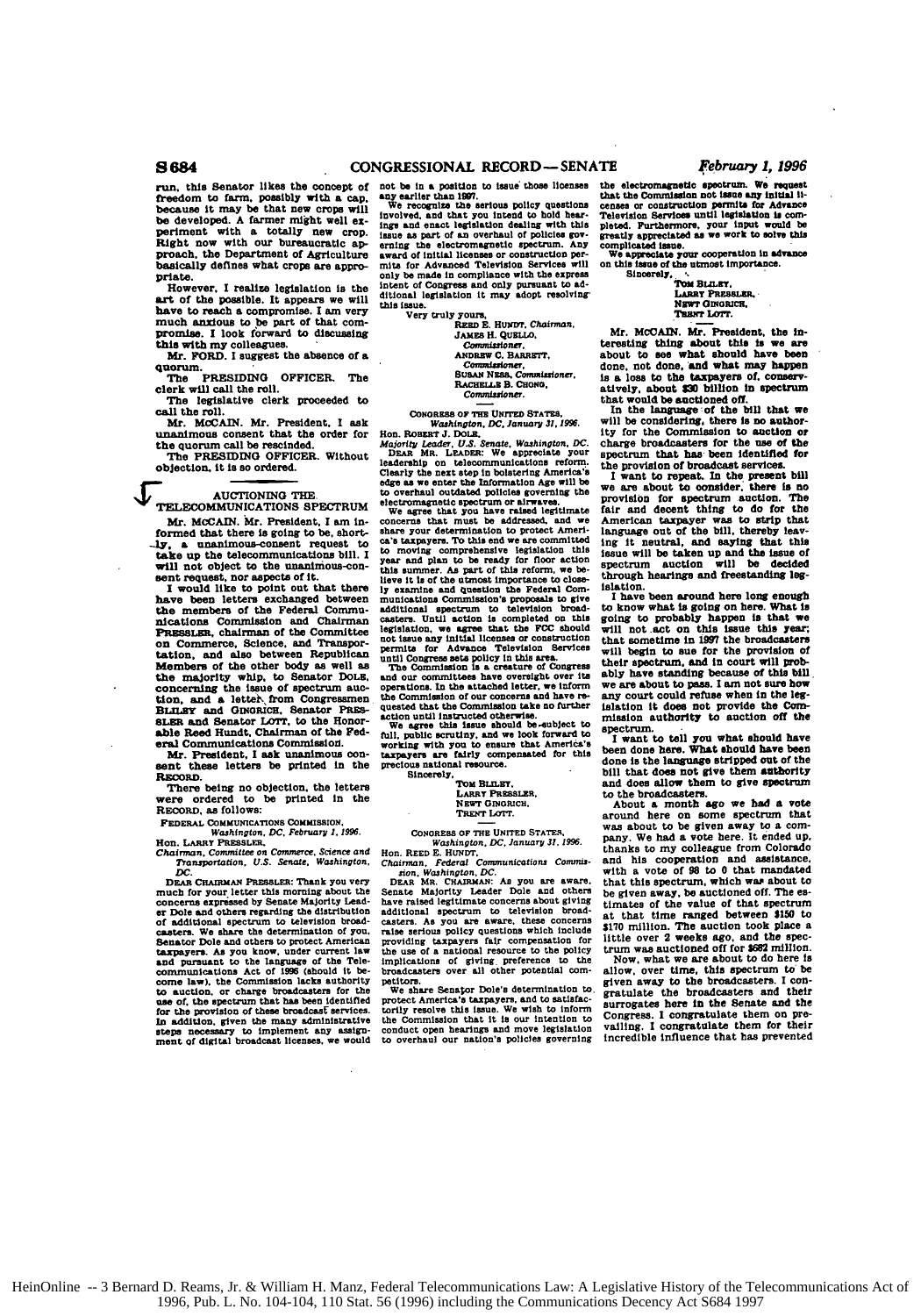**Us** from mandating an auction of the spectrum which belongs to the tax-

payers.<br>The estimates are that this spectrum In worth somewhere around **\$30 bil- lion-**"b," **billion** dollars. Now we are going to accept language which is ex-

going to accept language which is ex-<br>actly what the broadcasters wanted.<br>In exchange for it, we get letters. We<br>get letters which have no standing in get letters which have no standing in<br>haw, which have no standing anywhere.<br>I have grown a bit cynical in the years<br>that I have spent here in Congress, not<br>to recognize what is happening.<br>Let or congring in the single abou

thing is owned **by** the taxpayer and is of great value and we are facing debts of **3150** billion, and we have a way of taking that very valu-<br>have a way of taking that very valu-<br>able commodity that is owned by the able commodity that is owned **by** the taxpayers and auctioning it off. and now we are being prevented basically from doing so--despite the fig leaf of these letters-I think it is a very sad day. Because in this legislation the broadcasters are well represented. The taxpayers of America are not rep-resented at all.

resented at all. So, as we adopt this legislation, and these letters, which **I** could describe in somewhat graphic terms but whil not-<br>they are entered into the RECORD-let<br>us have no illusions about what is hap-<br>pening her pening here. What **is** happening here **is** the odds are the taxpayers of America will never receive that **130** billion in re- turn.for the auctioning off of **a** com-

with the telecommunications bill, as is<br>well known here. I proposed numerous<br>amendments which were defeated. But<br>all of them pale in comparison to what<br>we are talking about here, especially since we already have proof, with a **<sup>9682</sup>** million auction of a small amount of spectrum that took place **a** couple of weeks ago, of the value which we are not addressing in this legislation today.<br>Mr. President, I yield the floor.<br>Mr. DOLE addressed the Chair.

The PRESEDING OFFICER. The maintainst measurement of the MC and the Senator from Arizona for the Senator from Arizona for the Senator from Arizona for the FCC means what it has if the letter, "only pursuant to additional l issue"--I think both the Senator from<br>Arizona and the Senator from Kansas<br>are going to be around. And there will<br>not be any legislation unless it resolves<br>the issue fairly for the American taxpayer.

**<sup>I</sup>**think this **Is** very important. **<sup>I</sup>** know there are Members on each side **of** the **aisle** who are concerned about it. It **is** not a partisan issue. Here we are, welfare, cutting other programs, and about to give a big handout here to the

rich, the powerful. We have not seen **a** single story on any **of** the networks about this issue.

spectrum auction. It would have sailed right through, because the fix was in. Had it not been for his efforts-I am sorry that he was out of town yester-

The thing I worry about, of course, is ference report be considered read.<br>The thing I worry about, of course, is ference report be considered read.<br>that with the present language in the That would just permit us to go-<br>bil bill, which should have been stripped ahead and have the debate. out, next year sometime someone will **I** ask **unanimous** consent, notwithsue and go to court with the **FCC** and standing the absence of official pa-<br>force the FCC to be in compliance with  $per_{\text{per}}$ force the **FCCC to be In compliance with the rest in PRESIDING** OFFICER. Is there today, That is what I worry about to objection? to haw that we are about to pass<br>bday. That is what I worry about.<br>But I do want to thank the majority

But I do want to thank the majority Mr. HARKIN addressed the Chair.<br>leader sincerely for his efforts for Mr. DOLE. I have not made the re-<br>bringing this issue to the attention at Quest yet. I will repeat what I said and leader sincerely for his efforts for<br>bringing this issue to the attention at<br>least to the print media. As the major-<br>ity leader mentioned. we will not see It is a set of the print media. As the major-<br>Its leader mentioned, we will not see Mr. **HARKIN.** I understand that there.<br>this story on any television or hear it is a consent request to move right now<br>this story on any te

on any radio broadcast because it di-<br>communications bill. Mr. President, I<br>But I want to thank the majority ask that the bill be read.<br>leader for his efforts. I take in good Several Senators addressed the<br>faith his commit faith his commitment for us to try to Chair.<br>get it up. I just know that the forces The PRESIDING OFFICER. The ma-<br>get it up. I just know that the forces The PRESIDING OFFICER. The ma-<br>that are represented—the special inte that are represented-the special inter- Jority leader has not yet finished the eats here in Washington-have won. I request. regret it because it **is** the American Mr. **DOLE.** Let me repeat the re-taxpayer who now may be losing **\$30** quest.' **.** billion. **If** we had done the right thing Mr. LEAHY. Mr. President, will the and stripped that language out of the distinguished majority leader yield for oution. If we may use the may use the distinguished majority leader yield for<br>bill, there was no chance that anything a moment?<br>also would have been<br>moment? Mr. DOLE. Yes.

else would have happened.<br>I thank the majority leader for his efforts.<br>I Thank the majority leader for his efforts.

We see a lot of stories on the networks THE TELECOMMUNICATIONS BILL<br>about some Member of Congress going Mr. DOLE. I think the managers on<br>somewhere on a "junket," they always each side of the ailse are here. We do<br>somewhe will not happen again. I think this is a can be<br>nator LUGAR. We believe there wery important issue. You will not see can be a resolution. But rather than<br>the original rather than the set is on the people here late. Late to

vision because this affects them. We **I understand that is agreeable to the**<br>should not raise things, in effect, for **Senators** from South Dakota and<br>the rich and the powerful.<br>So I annexelate the concerns ex. South Caroli show the rich and the powerful.<br>
Senators from South Dakota and<br>
So I appreciate the concerns ex-South Carolina. I think there is a need<br>
one and the weill continue to pursue also be consent on the other side of the<br>
this make the request now, but if we can get it cleared, I would simply ask consent that, notwithstanding the absence of official papers, the Senate now turn sorry that he was out of town yester-<br>to the consideration of the conference<br>the leader said, a better deal. or communications bill, and the con-<br>the leader said, a better deal. communications bill, and the con-

this story on any television or hear it is a consent request to move right now on any radio broadcast because it **dl-** to the conference report on the tele-

Mr. LEAHY. Mr. President. without **AGRICULTURAL MARKET** going into the issue of the tele-<br>TRANSITION ACT OF 1996 communications bill-which I will<br>Senate continued with the con-<br>mot--I just want to emphasize what the The Senate continued with the con- $100 - 1$  just want to emphasize what the deration of the bill distinguished majority leader said. As sideration of the bill. distinguished majority leader said. As Mr. DOLE. Mr. President, what is the my colleagues know, he, I, and some college business?<br>The PRESIDENG OFFICER. The clo-We would have voted cloture under pending business?<br>The PRESIDENG OFFICER. The close was an amenume we would have voted cloture under<br>ture motion. Leak unanimous consent first cloture vote today, the distin-<br>busine that the pending cloture vote be term-sui

HeinOnline -- 3 Bernard D. Reams, Jr. & William H. Manz, Federal Telecommunications Law: A Legislative History of the Telecommunications Act of 1996, Pub. L. No. 104-104, 110 Stat. 56 (1996) including the Communications Decency Act S685 1997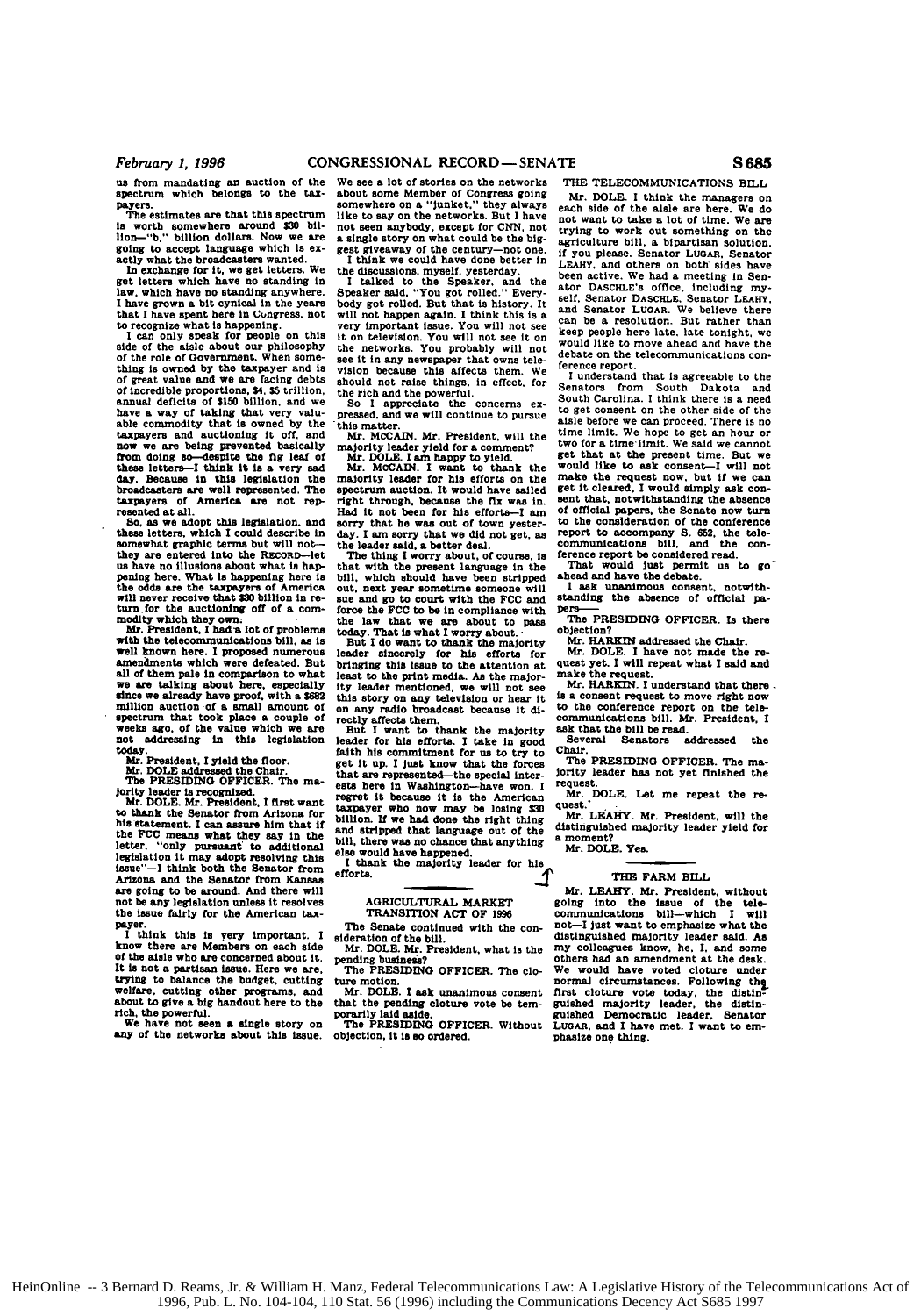HeinOnline -- 3 Bernard D. Reams, Jr. & William H. Manz, Federal Telecommunications Law: A Legislative History of the Telecommunications Act of 1996, Pub. L. No. 104-104, 110 Stat. 56 (1996) including the Communications Decency Act [ccxiv] 1997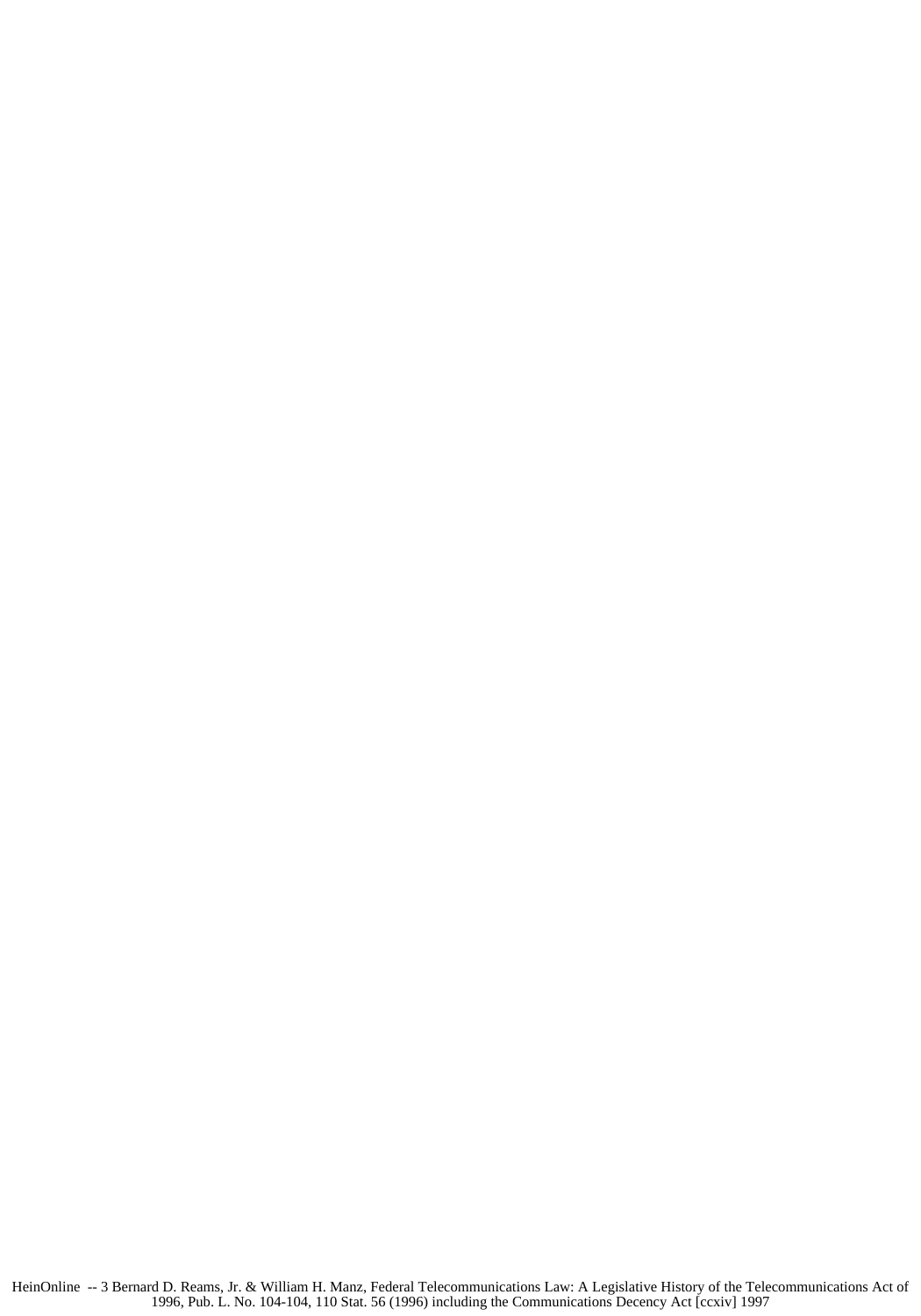## Document No. **85**

 $\ddot{\phantom{a}}$ 

 $\Delta\sigma_{\rm{eff}}$ 

 $\label{eq:2} \frac{1}{\sqrt{2}}\left(\frac{1}{\sqrt{2}}\right)^{\frac{1}{2}}\frac{1}{\sqrt{2}}\left(\frac{1}{\sqrt{2}}\right)^{\frac{1}{2}}\frac{1}{\sqrt{2}}\left(\frac{1}{\sqrt{2}}\right)^{\frac{1}{2}}\frac{1}{\sqrt{2}}\left(\frac{1}{\sqrt{2}}\right)^{\frac{1}{2}}\frac{1}{\sqrt{2}}\left(\frac{1}{\sqrt{2}}\right)^{\frac{1}{2}}\frac{1}{\sqrt{2}}\left(\frac{1}{\sqrt{2}}\right)^{\frac{1}{2}}\frac{1}{\sqrt{2}}\left(\frac{1}{\sqrt{2$ 

 $\mathcal{L}$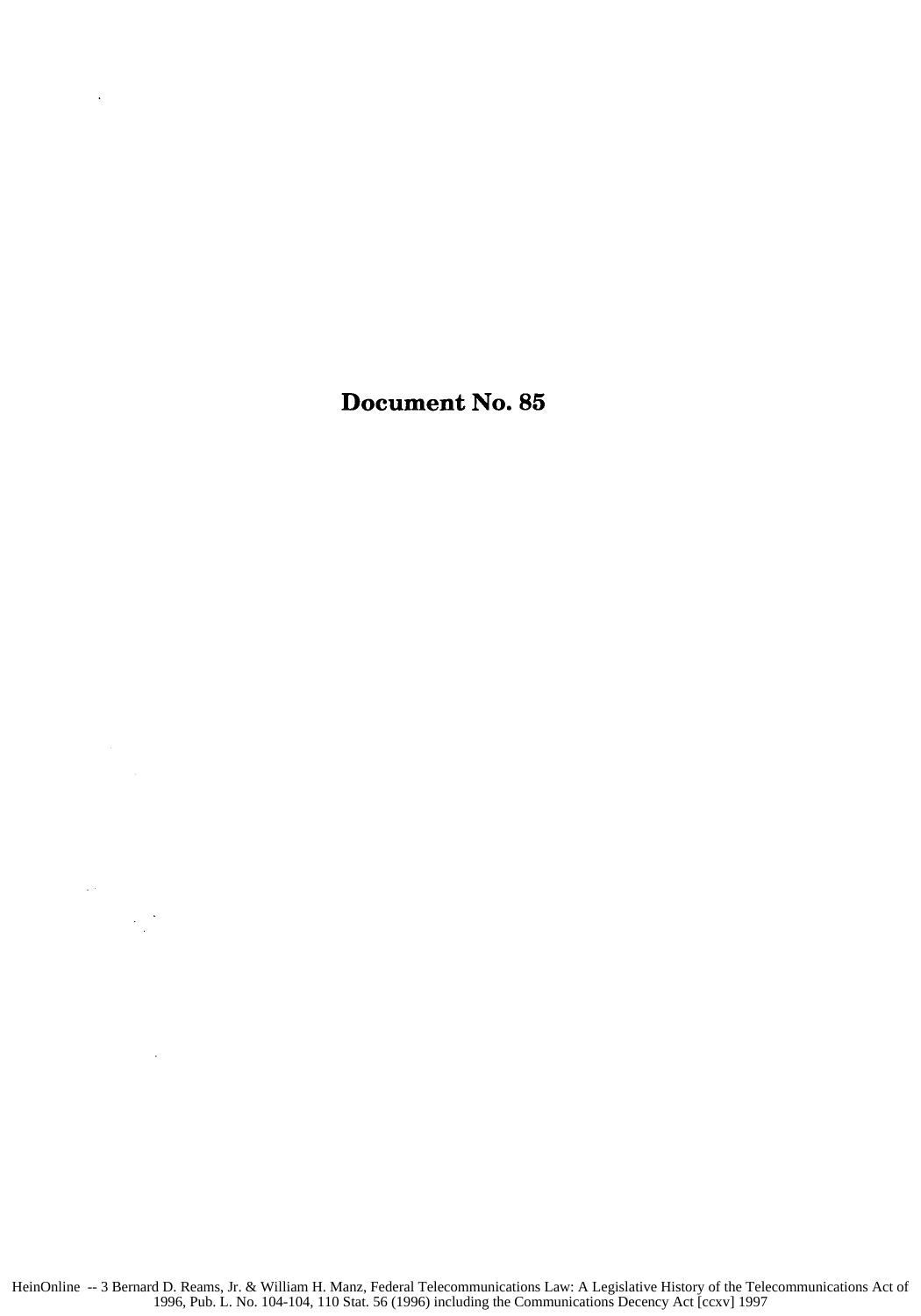HeinOnline -- 3 Bernard D. Reams, Jr. & William H. Manz, Federal Telecommunications Law: A Legislative History of the Telecommunications Act of 1996, Pub. L. No. 104-104, 110 Stat. 56 (1996) including the Communications Decency Act [ccxvi] 1997